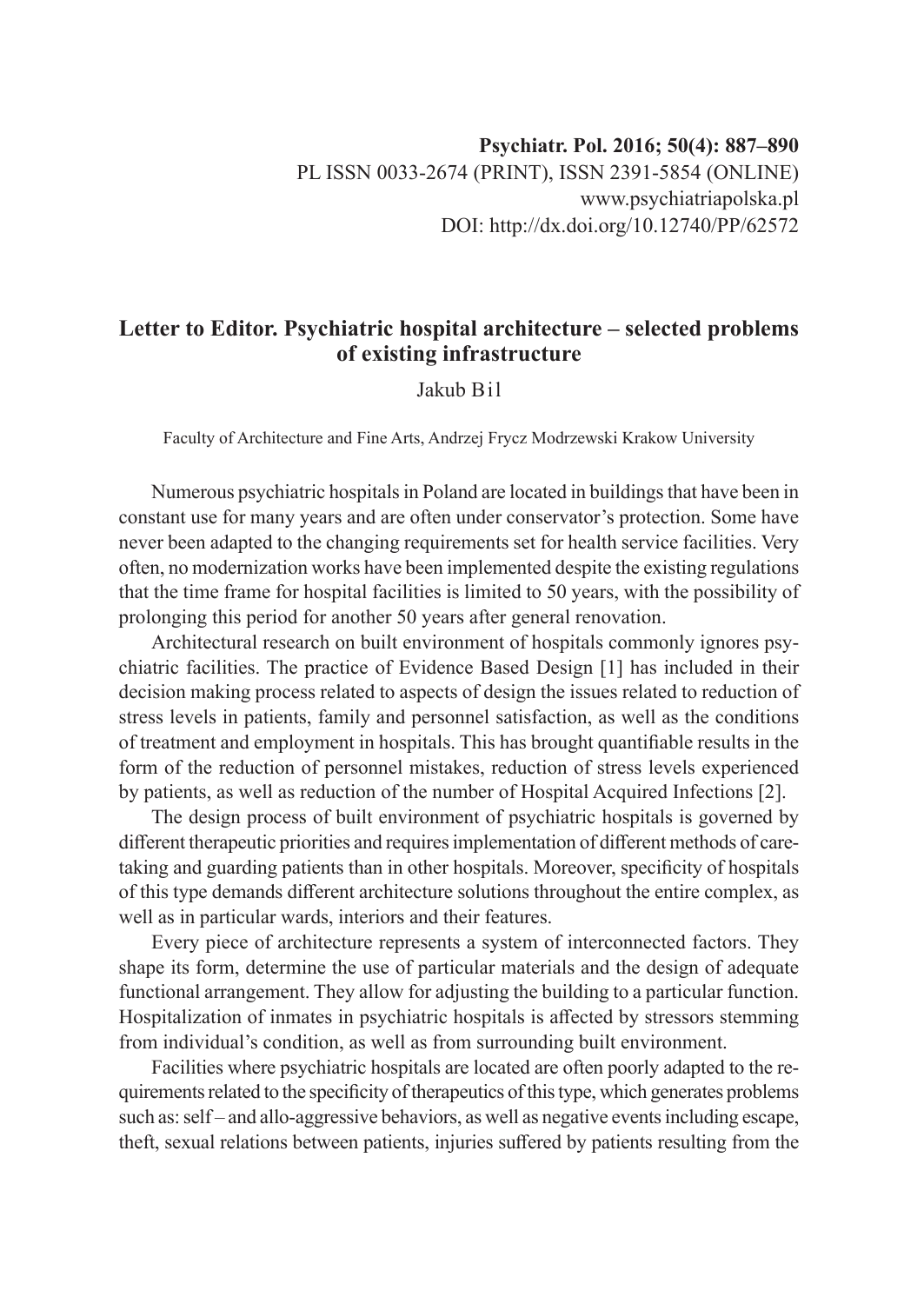conditions of existing infrastructure, lack of intimacy, privacy, and appropriate form of isolation. All those factors lower the quality of services offered to patients.

As a result of the prolonged use of particular locations, as well as lack of systematic renovations and modernizations, numerous Polish psychiatric hospitals demonstrate poor technical condition and a number of flaws. Among those are: damages to horizontal insulation, damaged window and door frames, bathrooms unadjusted to current regulations, lack of lifts, and incorrect topography. Many of them use connecting patient rooms, which is unacceptable both by the practice of hospital design, as well as by existing legal system [3].

Inadequate definition of space, the ways that particular rooms are being used and how the relations between them are exercised generate problems in successful implementation of therapy, diagnosis, and safety procedures. Inaccurate arrangement of functions within the building may hinder or completely obstruct the isolation of a sufficient number of rooms for patients who require the use of direct constraint. Hence, such patients are forced to live in rooms that are not adjusted to this purpose. This impedes exercising required control and safety, as well as providing intimacy and a sense of dignity for the patients. Due to the lack of space in patient rooms that are often beyond their capacity, patients stay in corridors, recesses in corridors originally designed as relaxing zones, or in storage rooms. The number of patients that exceeds the spatial capacities of particular ward generates a whole array of problems, including failure to provide adequate access to beds, intimacy, minimum of private space, separation of patients suffering from mania and psychosis from other patients, and provision of adequate quality of sleep.

Inadequate functional and spatial arrangement and the use of unsuitable elements of interior design, result in higher frequency of unwanted events in patient wards. An analysis of features of physical environment in hospitals helps identify places that are particularly dangerous for psychiatric patients. This concerns especially places that are hidden, dark, uncontrolled by the personnel, as well as elements of interior design and appliances that conduce to self – and allo-aggressive behavior. Both the function that fosters the emergence of dangerous zones, as well as the shape and elements of the interior determine the level of safety in the hospital and its wards. Arrangement of particular functions of space may hinder successful observation of patients, while elements of the interior may pose a threat to their safety, for instance, by triggering suicidal acts. Particular threats can be found in the number of the so-called hanging points (especially in old architecture), as well as impossibility to observe patients [4]. This might have an impact on the decision to attempt suicide due to the conditions that might make such an attempt successful.

Inappropriately constructed hospital space may impede contact with visitors. The lack of favorable conditions forces visitors to enter the ward and use rooms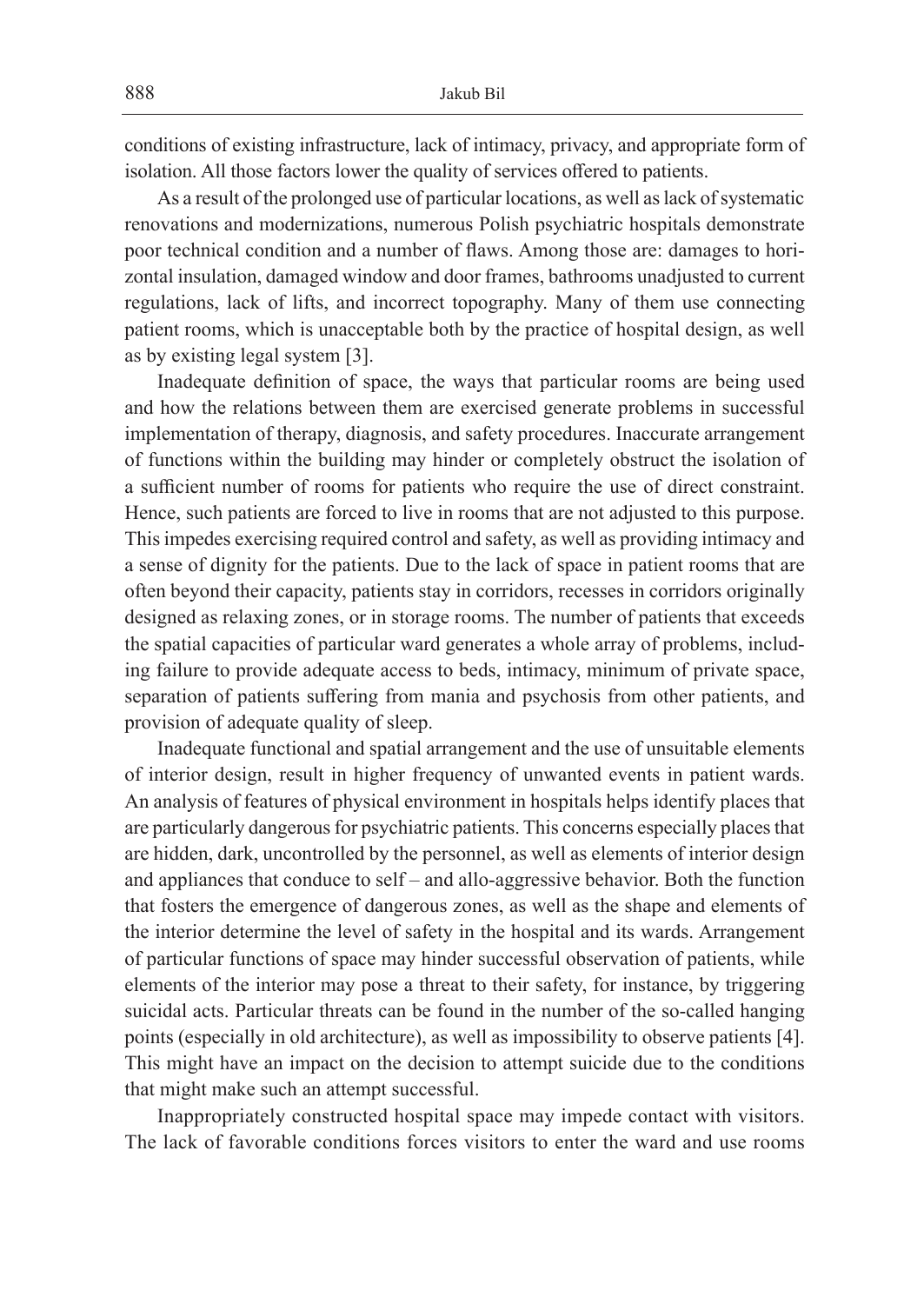that have not been adapted to that purpose. This also violates the intimacy of other patients.

Due to the structure of Polish legal system, rational modernization of psychiatric hospitals is problematic and often impossible. As far as modernized facilities are concerned, especially those under conservator's protection, pivotal in this respect are decisions made by local conservators of historic monuments. Modernization that follows conservator's instructions, which protects historic elements and is viable for technical and architectural reasons, may often be irrational and misguided from the point of view of the facility's function (i.e., psychiatric hospital). Conservator's decision may hinder or completely block any significant though required and fully justified changes.

Adaptation of existing hospital facilities to relevant regulations is a necessary precondition for ensuring their further existence, yet as such it does not provide patients and medical personnel with the standards of hospitalization and work that meet contemporary requirements.

Existing regulations of psychiatric therapeutics and their definition of the structure of built environment do not define all elements that are important for psychiatric hospitals. Legal acts that are in effect do not sufficiently define safety measures required for spaces of psychiatric hospitals. Regulations in question were defined in a very general fashion. For instance, they lack definition of possible implementation of preventive measures regarding suicide attempts, or other unwanted events.

In the light of the problems defined above, as far as modernized psychiatric hospitals are concerned, it seems often impossible to ensure, first, basic conditions – stemming from the present regulations of constituted law, and second, appropriate space for psychiatric hospitals.

What is necessary is a fundamental change in the approach to the infrastructure of psychiatric hospitals, both in design practice, as well as in the management and coordination of changes of legal regulations regarding the structure of built environment (architecture) of psychiatric hospitals. In the light of globally introduced solutions, as well as developments in psychiatry, existing regulations can be seen as decisively insufficient.

What is important is the promotion of rules of architecture design that ensure patients' safety, respect their dignity, provide conditions for intimacy and privacy, as well as offer favorable conditions for the personnel of psychiatric hospitals.

## **References**

- 1. Bil J. *Współczesne projektowanie obiektów służby zdrowia oparte na dowodach naukowych.*  Przestrzeń Forma 2014; 22(1): 69–80.
- 2. Sadler BL, DuBose J, Zimring CM. *The business case for building better hospitals through evidence-based design*. HERD 2008; 1(3): 22–39.